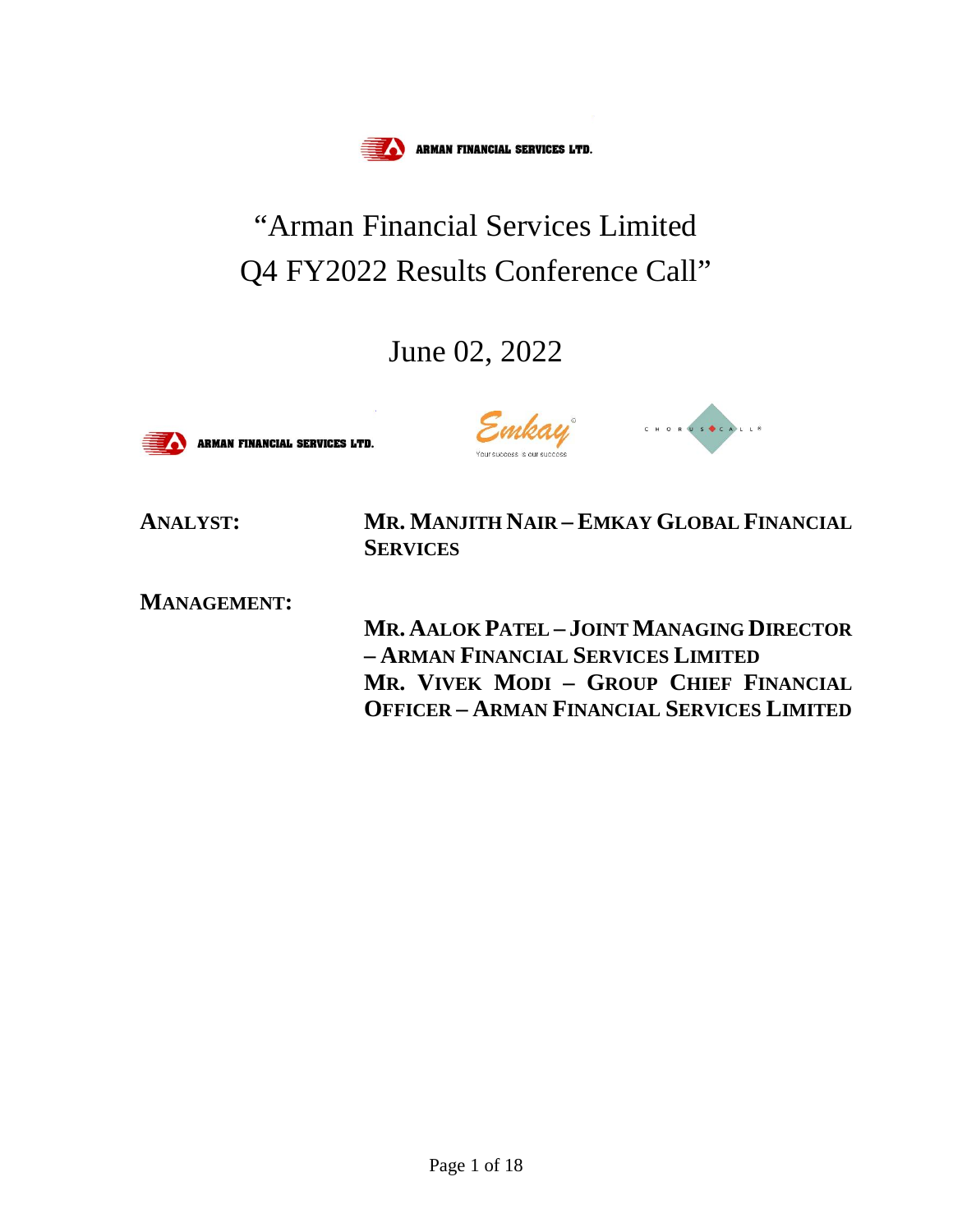

# *Arman Financial Services Limited June 02, 2022*

- **Moderator:** Ladies and gentlemen, welcome to the Q4 FY2022 Results Conference Call of Arman Financial Services hosted by Emkay Global Financial Services. We have with us today Mr. Jayendra Patel, Vice Chairman & Managing Director, Mr. Aalok Patel, Joint Managing Director and Mr. Vivek Modi, Group Chief Financial Officer. As a reminder, all participant lines will be in the listen-only mode and there will be an opportunity for you to ask questions at the end of today's presentation. Should you need assistance during the conference, please signal an operator by pressing "\*" then "0" on your touchtone phone. Please note that this conference is being recorded. I would now like to hand over the conference to Mr. Manjith Nair from Emkay Global Financial Services. Thank you and over to you Mr. Manjith.
- **Manjith Nair:** This is Manjith here. Good evening, everyone. I would like to welcome the management team of Arman Financial and thank them for this opportunity. I shall now hand over the call to the management for their opening remarks. Over to you Sir!
- **Aalok Patel**: Thank you Manjith and good evening to everybody. This is Aalok Patel here and as always it is a pleasure to connect with all of you again and thanks for taking the time out of your very busy schedule to join us over this call and to discuss our financial performance for the quarter and the year ended March 2022. We have issued a detailed press release and investor presentation for the quarter, and I hope you had a chance to review it. The presentation was uploaded with a minor delay today morning so my sincerest apologies for the delay.

I will start with the brief overview of the industry and the business during the last quarter and last year and then we will move into our financial performance. The year gone by had its fair share of challenges starting with the second wave of COVID-19 with the delta variant during the Q1 and then the third wave with the Omicron variant in the Q3 and the Q4. However, with several COVID waves and lockdowns in the past few years, we have managed the third wave with very minimal disruptions. The second wave however proved to be highly disruptive as I am sure all of you are aware. But that said, the situation is a lot different today. For now, it seems that COVID is behind us, and things are back to normal. With the normalization of the macro environment, the demand for credit is also back to normal however if another wave is hiding around the corner, we feel a lot more confident in our ability to deal with it. In fact, the disbursements made post the initial lockdowns have a repayment rate of 98% despite facing the second wave and the third wave. With the new RBI regulatory framework for microfinance loans, the NBFC and MFIs will have a level playing field with other microfinance players and also allows to price in risk for different microfinance loans. Although the new regulation is targeted more towards bridging different categories of lenders that is banks, NBFCs, asset based etc., under one regulatory umbrella, it seems that the NBFC and MFIs stand to gain the most from the new regulations.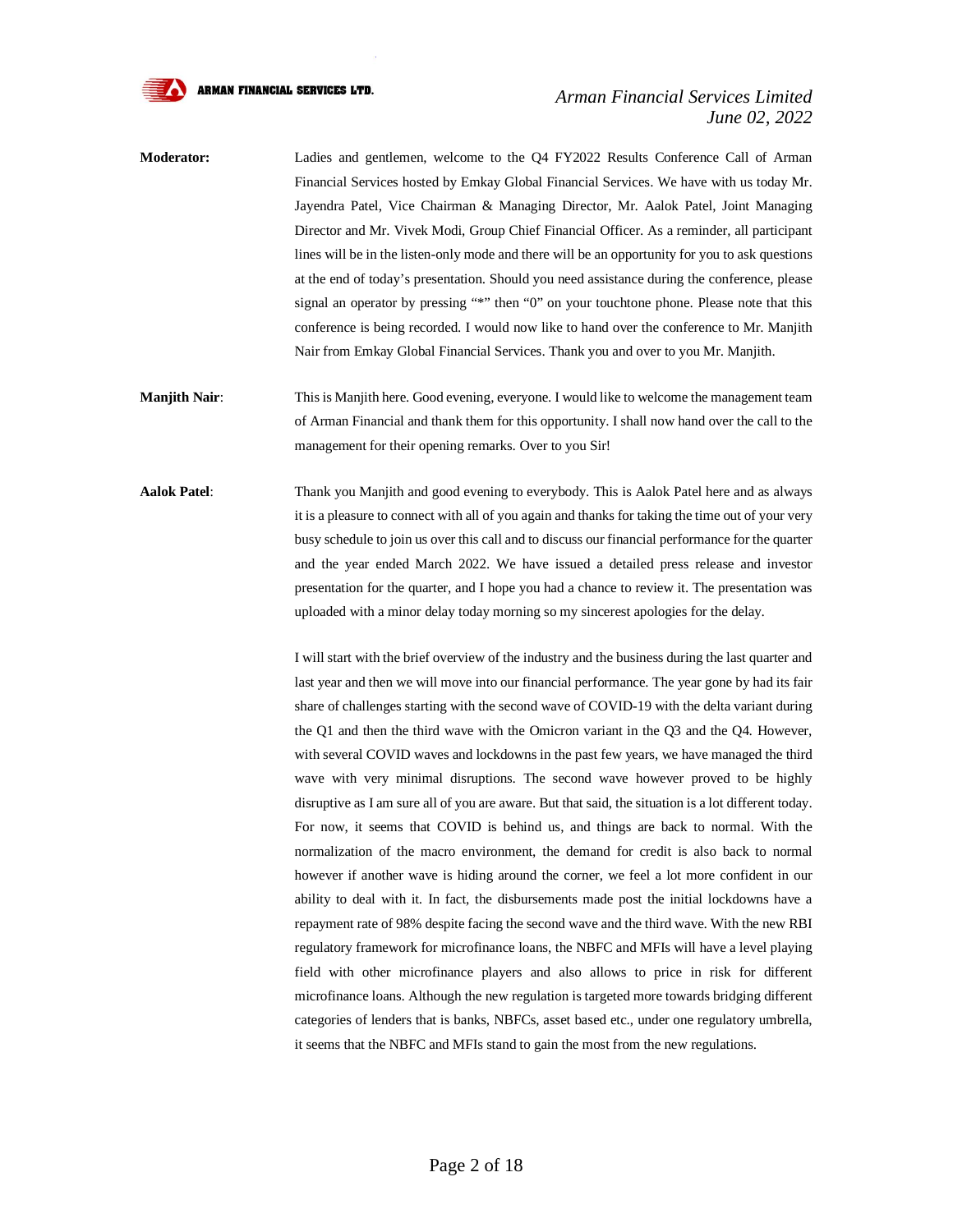#### *Arman Financial Services Limited June 02, 2022*

I will now give a brief overview of our financial performance for the Q4 and the year ended March 2022 and post that touch upon liquidity, disbursements and collections in more detail. Coming to the brief overview of our financial performance for the quarter, it gives me immense pleasure to inform you all that despite the challenges, our consolidated loan book as on March 31 2022, stood at a record high of Rs.1,233 Crores lead by expansion in branch network which helped cater into new customers in geographies along with pent up demand from exiting geographies. Our active customer base this year has crossed pre COVID levels at over 4.6 lakh. Segmental AUM for microfinance stood at Rs.1,022 Crores higher by 59% year over year. AUM for MSME stood at Rs.165 Crores higher by 32%. For the two-wheeler segment our AUM stood at Rs.46 Crores. Consolidated loan disbursements during Q4 and FY2022 stood at Rs.337 Crores and Rs.1,023 Crores respectively up by 23% and 101% year over year. The total MSME and two-wheeler disbursements in Q4 and FY2022 were Rs.58 Crores and Rs.183 Crores respectively higher by 7% and 39% year over year. While microfinance disbursements stood at Rs.279 Crores for Q4 and Rs.840 Crores for FY2022 higher by 22% and 101% year over year respectively. This encouraging performance was as a result of our consistent endeavor to remain in close touch with our customers and provide them with timely delivery of credit. I would like to highlight here that while we grew our disbursements in AUM our core focus will always remain and always lie on maintaining the quality of our assets and/or enhancing profitability. Gross total income during Q4 and FY2022 stood at Rs.76 Crores and Rs.235 Crores respectively up by 68% and 20% year over year. Profit after tax stood at Rs.16 Crores and Rs.32 Crores for Q4 and FY2022 respectively. FY2022 PAT grew by 3x year over year aided by growth in disbursements and especially lower provisioning requirements due to better asset quality of the loans disbursed post COVID-19. These are loans disbursed post August 2020. The annualized ROE for the Q4 has crossed 30%. Consolidated GNPA stood at 4.1% and NPA stood at 0.7% for March 31, 2022. The company has steadily created adequate provisions to take care of the unprecedented impact of the COVID pandemic. Loan impairment cost for the quarter stands at Rs.10.8 Crores. Cumulative total provisions and write offs for the year was Rs.37 Crores as on March 31, 2022. The total provisions on the books stood at Rs.65 Crores as on March 31 2022, covering 5.73% of the total on book AUM. The company enjoys a healthy liquidity position with Rs.150 Crores in cash, bank balance, liquid investments and undrawn CC limits aided by pickup in collections along with incremental debt capital raised. The company has duly repaid all debt obligations that were due in Q4 FY2022 and last year with debt equity ratio of 4.65x on March 31 2022, and while shareholders equity stood at approximately Rs.213 Crores. ALM continues to remain positive, and the company continues to have access to new sources of funds due to the company's robust balance sheet, long vintage and prudent lending practices.

Coming to collections our consolidated collection efficiencies saw further improving trends during the quarter and grew from 92% in Q3 FY2022 to 95% in Q4 FY2022. Collection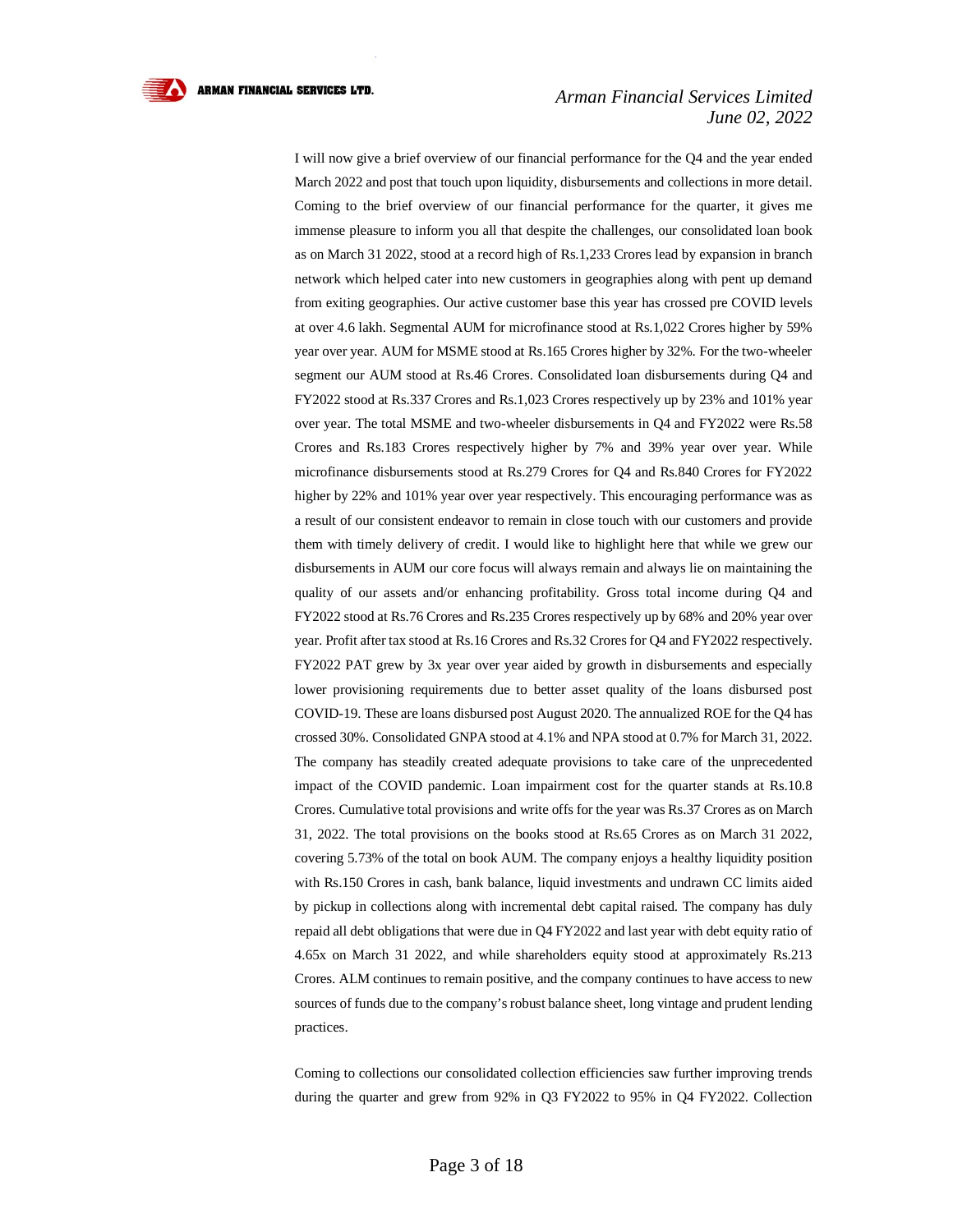#### *Arman Financial Services Limited June 02, 2022*

efficiencies for the month of April crossed more than 98%. Robust collection efficiencies were a result of passionate on groundwork force, continuous customer interactions and the customer focused approach. We have successfully completed our branch expansion plants and added 30 new branches in the MFI and MSME segment. Our total branch network as on March 31 2022, stands at 292 branches. The expansion has not only given us deeper penetration by tapping into newer districts in existing states, but also given us an opportunity to explore new geographies. Due to our asset light business model the capex spent on branch expansion was fairly minimal allowing us to reach branch level break even quite quickly. Finally, to conclude, I would like to say that our company remains dedicated to serving the most under served and unserved population of India. Our endeavor is to make them part of India's growth story by making them financially independent. Today India has a massive growth potential in the microfinance lending landscape. Financial inclusions remain a key goal of Government of India. With the new RBI guidelines, the outlook for the sector remains very much positive. I will also conclude by saying that in September of this year, Arman will be celebrating its 30<sup>th</sup> year in operations. We have seen a lot of ups and a few downs as well. None of it would have been as enjoyable or meaningful without the relationships we have built along with way with our employees, customers, lenders, investors, the board, our peers and all the other stake holders. It is a big thank you from our side for your constant support. Thank you and I would now request Michelle the operator to open the call for the questionand-answer session.

**Moderator**: Thank you very much. We will now begin the question-and-answer session. The first question is from the line of Amit Mantri from 2Point2 Capital. Please go ahead.

**Amit Mantri:** Sir just a couple of questions on this quarter's results so the yield has increased a lot this quarter and even the provisions has continued to be elevated so what is the reason for both of these things?

**Vivek Modi:** The yields have in particular gone up because we have done a securitization transaction of Rs.100 Crores being off loaded to State Bank of India and under Ind-As requirement the gain on such transaction needs to be book up front so there is a gain of Rs.5.8 Crores on this transaction in this quarter and especially in Namra's balance sheet in Namra's P&L which obviously flows into the consol as well.

Amit Mantri: But even if I exclude?

**Vivek Modi:** So that is one and overall in the Q3 when we talk if we were to kind of compare Q3, Q3 if you remember was a quarter wherein the fresh disbursement had to take place at a lower yield because of the CGS corporate or rather a central government guarantee scheme in microfinance so those were at a lower yield of 2% at that point of time so on a comparative basis from Q3 to Q4 the delta would be slightly higher.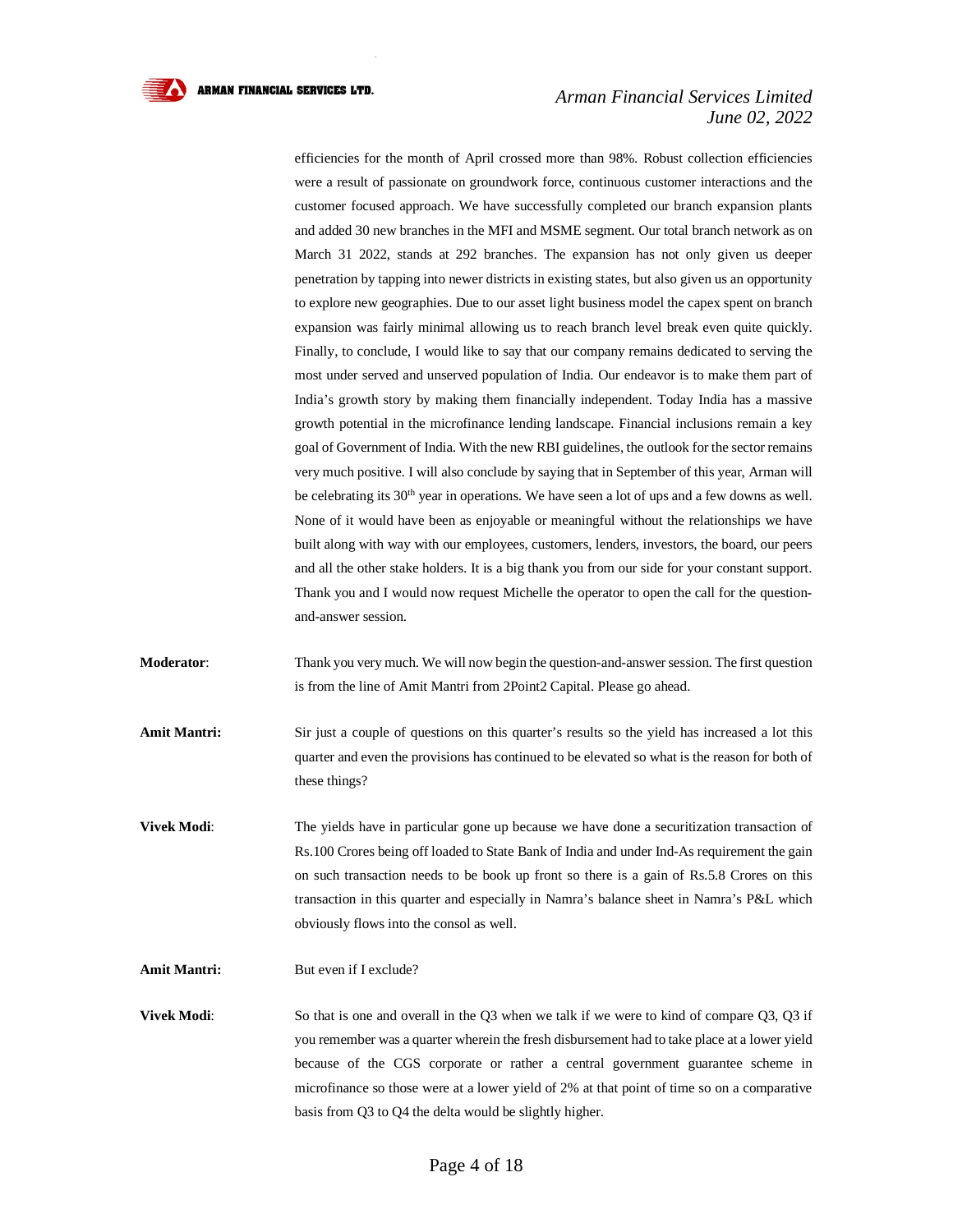

# *Arman Financial Services Limited June 02, 2022*

**Aalok Patel**: Due to timing differences and due to an overall increase also in the yields in the last quarter.

- **Vivek Modi:** Then maybe I can just also add a bit on the two-wheeler side wherein again the yield has been moving up. Primarily what is happening is about 30% of the books are now rural two wheelers wherein our yields have been higher and as that component keeps on increasing…
- **Aalok Patel**: Provision side I think they are pretty much done. Overall, we had I think I keep saying this on the Arman side I do not think the provisions are very, very high. From the Namra side, we were doing lot of clean up kind of an exercise and the write offs that we were doing Amit and it is what it is. Besides that, I do not know.
- **Vivek Modi:** Generally, Amit what has also happened in Arman if you see the overall provisioning requirement for the last couple of quarters anyway has been very fairly stable or rather on the decline. In Namra because of the basic completely unsecured quality of the book, we have kept on providing as far as possible and required and at a consol level since we continue to have about 5% provisioning on the overall AUM. I think largely if we can say, we are well provisioned and hopefully I hate to say this because every time we say this something goes wrong may be but largely it feels that we have seen a reversed quarters that COVID had to show us.
- **Aalok Patel**: A lot of this you are seeing is related to the second wave specifically not so much the third one, but the second wave.

**Moderator:** Thank you. The next question is from the line of Savi from 2Point2 Capital. Please go ahead.

- **Savi:** I think Amit dropped out. Sir I have a couple of questions. One is, I think there is some loss that you have taken through the other comprehensive income what is that?
- **Vivek Modi:** Savi on the Ind-As side since we need to kind of mark to market the portfolio and under the new rate of interest that we are charging in the future the overall, average interest rates have gone up and based on that the OCI will turn out to be a notional loss if we can put it that way. It is more like an Ind-As adjustment.
- **Savi:** This must be a loss on your bond portfolio, but I presume that will be low duration?
- **Vivek Modi:** It is not a bond portfolio.
- **Aalok Patel**: This is for the entire portfolio under the Ind-As.
- Savi: This will be your liquid funds, right?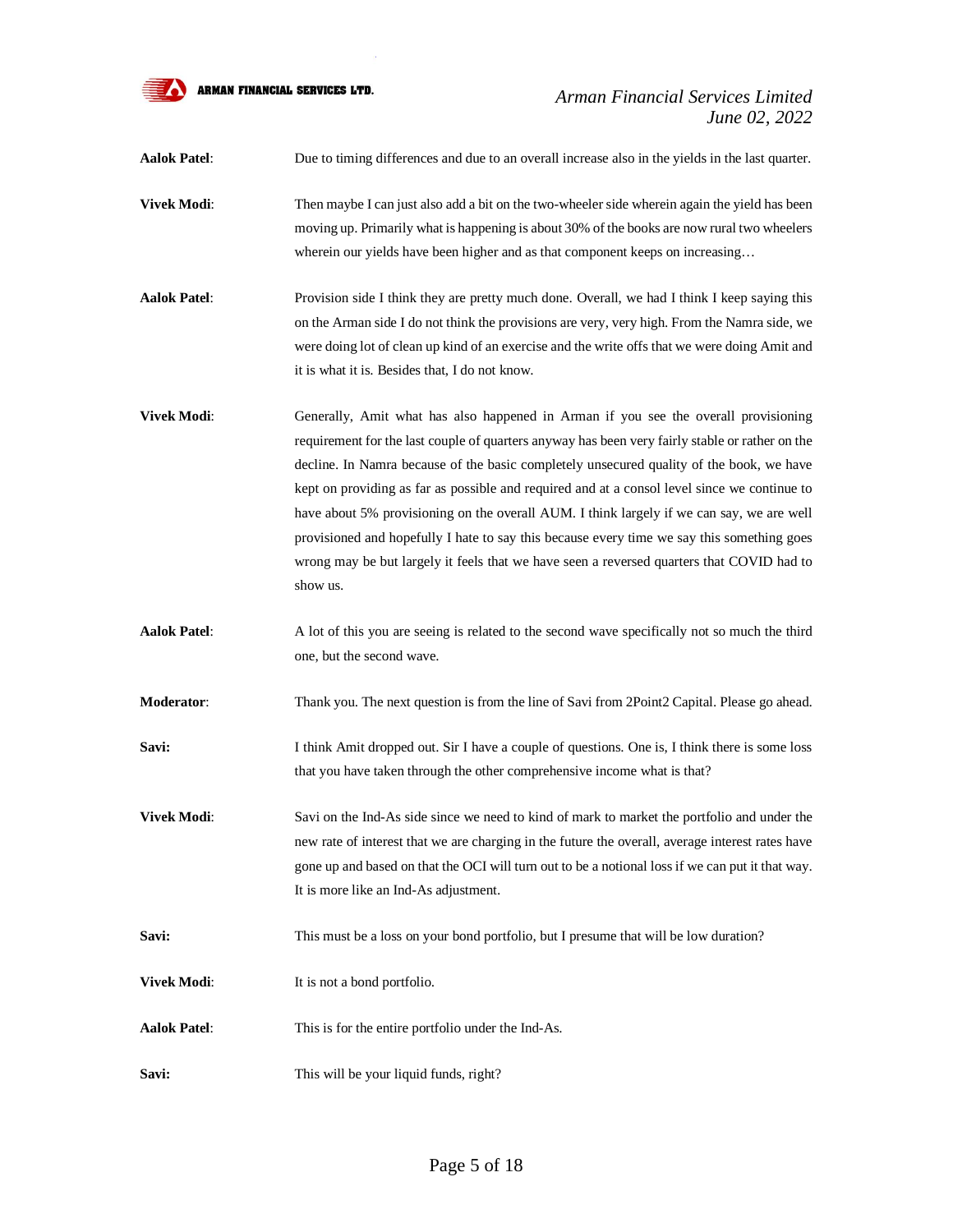

# *Arman Financial Services Limited June 02, 2022*

**Aalok Patel**: This is not related to liquid funds. It is a little bit complicated to explain. It has nothing to do, in reality if I want to put it that way. Basically, the market rates have moved up and the portfolio that we have created in the past has a lower interest yields so Ind-As requires to take a notional loss through OCI, but it has nothing to do with the cash flows or anything like that.

Savi: This will reverse over time? Is it expected to reverse?

- **Aalok Patel**: Yes, it will automatically reverse let us say if the interest cycles kind of come down. Fundamentally why this happens is that microfinance and MSME and even two wheelers so all our three segments, the lending is done at a fixed rate. It is not a flexi rate which adjusts. Hence if the interest rates were to rise, we will have a notional loss and if the cycle reverses, then we might have a notional profit. Over a period of time either as we keep on building the book our average yield might increase and hence the notional loss will become a bit smaller or if there is an interest rate cycle reversal in a couple of quarters then again it might lead to a notional gain. Even I do not completely understand it myself.
- **Savi:** Sir on the net NPA have you knocked off all the prevision including floating provisions while calculating that number?

**Aalok Patel**: When you say floating what do you try to mean on that.

- **Savi:** Like this is net of all kinds of provisions that you have taken till date? Is this number net of all or only net of the specific provisions?
- **Aalok Patel**: This includes all the provisions, so eventually to cut the answer short, this includes the total provisions against specific loan account. This includes all the provisions including the floating provisions specifically associated to that particular account or the NPA accounts so there is no additional separate NPA floating provision apart from what has been already deducted from the gross NPA to have arrived in NPA.
- **Savi:** I will join the queue for further questions.
- **Moderator**: Thank you. The next question is from the line of Piyush Jain from Hansraj Virendra Capital Private Limited. Please go ahead.
- **Piyush Jain:** Sir many congratulations for a good set of numbers. Sir can you just throw some highlight on the new geographies where you are expanding, and second question would be in the new geographies how do you see the market with respect to the home state or I would say the Gujarat market means with respect to either the loan disbursal or the collection is there any process improvement or after seeing the market? Are we are doing something different to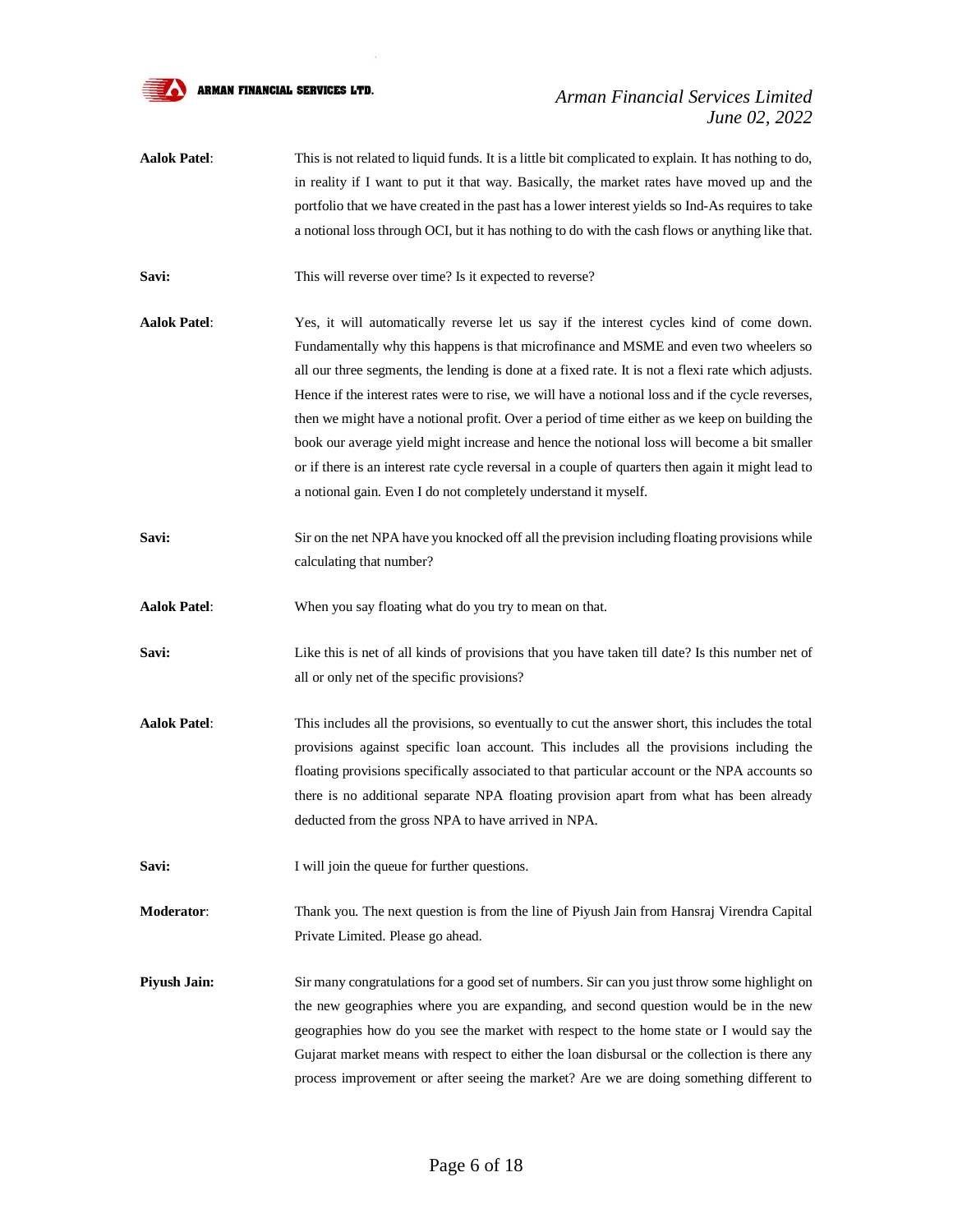

#### *Arman Financial Services Limited June 02, 2022*

perform better over there or let us what is the performance over there if you can throw some light?

**Aalok Patel**: I think we expanded into Haryana late end of last year and early this year, so we have about 15 branches there and we have opened up around 12 odd branches I believe in Bihar, so these are new geographies for us. Both of them as far as NPAs go they are practically zero at this point, but when you move into a new area because you start very, very cautiously to begin and you have a lot of management bandwidth there to begin with. Both of them are slightly different areas so Haryana the scope is probably just to open 15 odd branches so being a small state and with areas relatively being richer if I can use that term. There is no potential for a very rapid growth in Haryana, but it is still extremely good area to operate into as far as our experience is concerned so far. Bihar on the other hand is a very concentrated area, but if data proves anything it is one of the best areas in India to operate considering that if you look at demonetization data and if you look at the past COVID data one of the best performances has come out of Bihar as far as the repayment is concerned, but that being said it is a bit forbid. It is either going to expand into Bihar. It is better to do it sooner rather than later to gain market share. So far, I think, the disbursement volumes are average. It is little early to tell so I would say we will have to give it at least another six months to a year to kind of give you a real kind of a feedback on how that state is turning out to be. And I think your other question was how does it compare to my state. Well, every state is a little different and you have to approach a little differently, but the good part about microfinance is that it is applicable across stateliness as well, so you do not have to begin from scratch 90% of what you do in Gujarat is the same as what you do in Bihar or any other place. The trickiest part is managing the people so operationally it is quite intense, but from understanding perceptive it is not very effective. I do not know if that answers your question.

**Piyush Jain:** Yes, Sir that is all from my side. Thank you so much.

**Moderator**: Thank you. The next question is from the line of Kuneh Ghelani from Vivriti AMC. Please go ahead.

**Kuneh Ghelani:** I wanted to understand how is it that you guys are reacting to the changes which RBI has come up with for MFI guidelines both with respect to the yields and also on ground processes, practices and underwriting norms as well?

**Aalok Patel**: So that is excellent question so first of all of course the yields have gone up as far as we are concerned so our yields right now are between 24% to 26% depending on different geographies we are charging to the customer. Over and above that, the ticket sizes have gone up slightly as well and thirdly we have begun some level of income verification from our customers at least the household verifications are concerned so lot of work, work in progress both from a credit bureau side and our own internal working side wherein as far as credit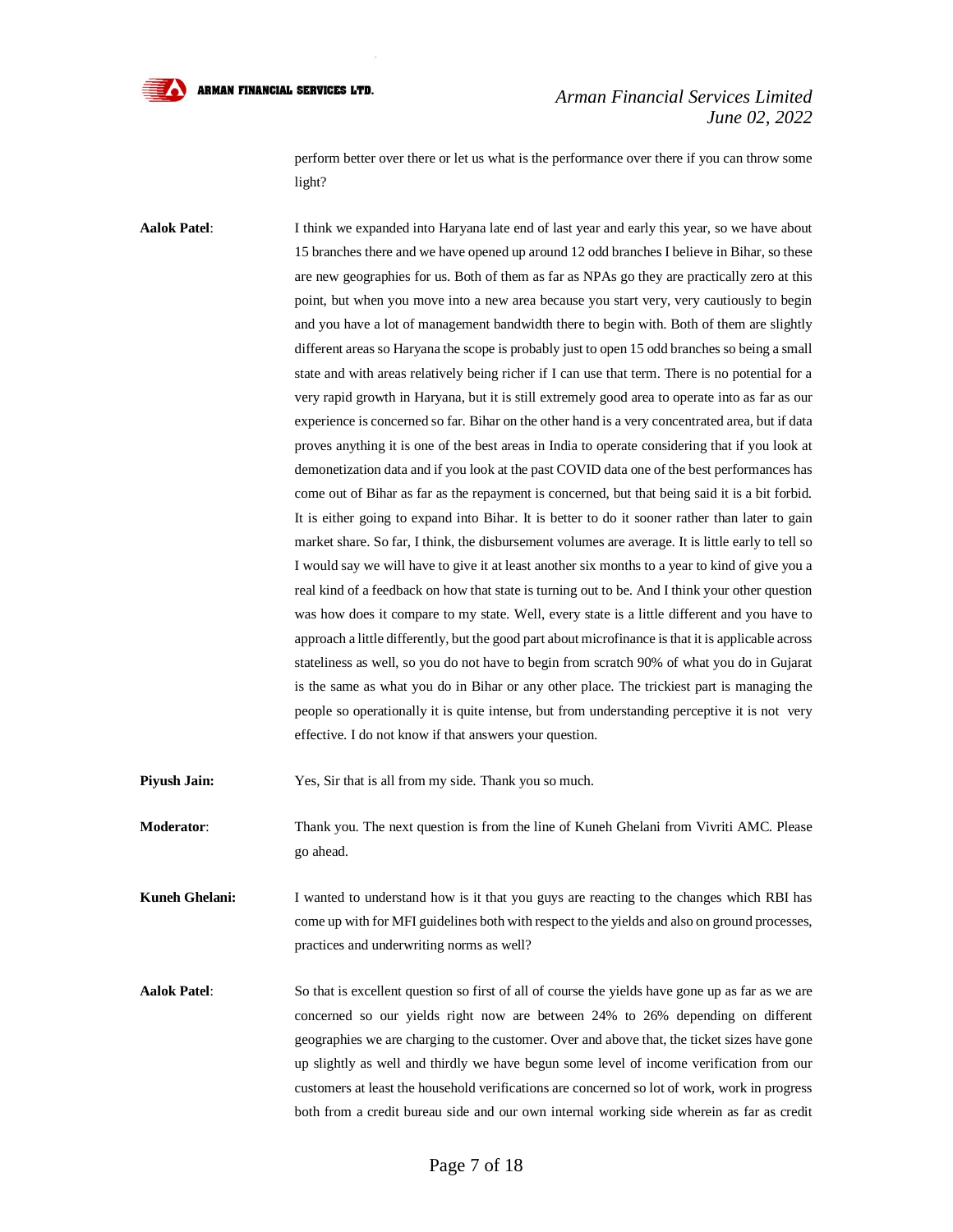

## *Arman Financial Services Limited June 02, 2022*

bureau data is concerned we have to capture the entire family's credit bureau data so right now there are auto algorithms which are pulling the member and their spouses data as far as credit bureau is concerned, but anybody else our system is not consolidating it. What is going to wind up happening is in the next one or two quarters there is going to be a holistic credit bureau report generated for the entire family but lot of complications. I do not want to get into it. It will take the entire basically session to talk about it, but yes there are definitely challenges in evaluating the entire households indebtedness both in terms of microfinance and any other loans that may have and both in terms of the income and when you talk about the income of the rural segment by far and large lot of these guys are involved in multiple activities and their earnings are also variable throughout the year right so there are always questions that come up whether you want to count it at the low end which makes more sense or do you want to average or God forbid count it on the higher end as far as the monthly incomes are concerned so these all remain very unanswered questions but on the other hand when the RBI talks about Rs.3 lakh household income as the limit for micro loan that is pretty much broadens the market quite a bit for us. If you consider that the vast majority of the Indian households will make less than Rs.25,000 a month so it is quite inclusive of what is considered as a micro loan, but yes margins have definitely increased, and we are evaluating the customer both on a household income level and on the household indebtedness level.

**Kuneh Ghelani:** Also just a followup right because you mentioned margins have gone up and hence you are able to potentially recycle equity better right so to that extent within the MFI book itself, so to that extent how do you look at capital allocation between the three products the twowheelers, the MSME is also a high yielding product, but now MFI also you are able to squeeze an extra bit of margin so both from a capital allocation point of view between three and the overall capital that you have is the leverage that you are this point what is the sort of runway that you are looking at it with those sort of capital levels?

**Aalok Patel**: So as far as the product mix itself is concerned two-wheelers have become sort of negligible so let us put that on the side for now. Lot of the lines, which were drawn between what I had called MSME versus microfinance have today now started to blend so when you talk about MSME versus microfinance preregulations you are talking about on one hand a JLG product with very minimal underwriting and on the other hand the MSME product was doing an income at evaluation on a household level and using that to give a loan but all of a sudden that includes microfinance as well so the lines have sort of merged to an extent and so wind up is happening in the MSME side is that the evaluation will increase and the ticket sizes will have to probably increase as well. Now as far as the product mix is concerned as I have said I am very keen to do more. As I have said in the past, I am keen very keen to do more MSME and we have been growing that book well at least in the last one year I think from a percentage standpoints the disbursements have increased, and the AUM has also increased. I think that AUM increase by about 30% to 35% over the last year but microfinance today is still the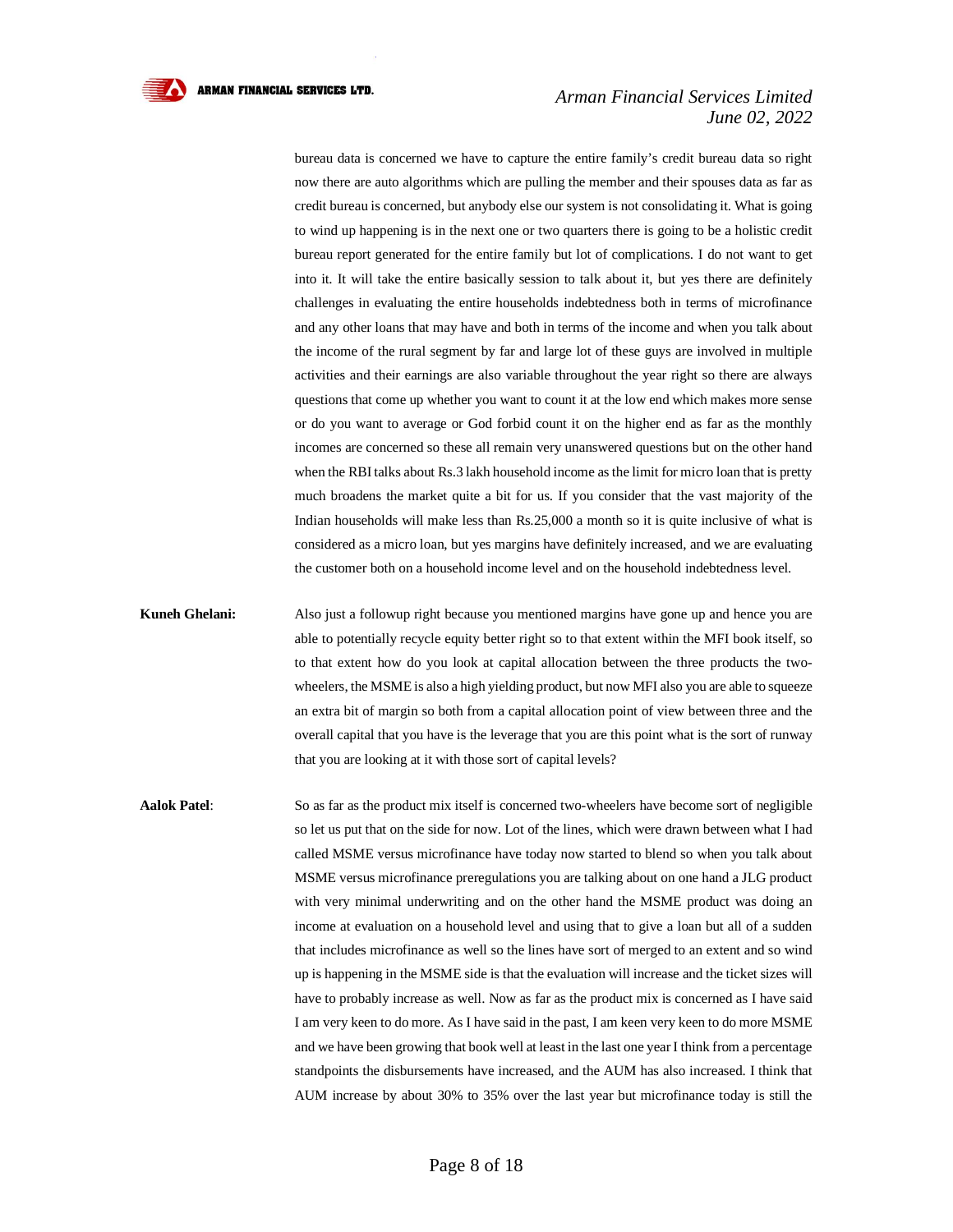

dominant segment for the company. That will probably likely change in the next three to five years but today microfinance will still remain at about 80% of the book

- **Kuneh Ghelani:** I just had one followup if I can very quickly squeeze it is? Just trying to understand from an overall leverage perceptive as well right so on balance sheet we are 4.6% or so if we had been managing to sell we go over 5% right so to that extent how is that we are looking at leverage the consol basis and possibly the equity as well? What sort of runway are we looking at right now?
- **Vivek Modi:** Yes, the issue is approximately at about 24% odd on a consol basis like kind of normally you do not need to look at the consol basis because these are two different entities. When Arman standalone it is about 29% and in Namra, I had to maintain something closer to 20% but hypothetically if we were to look at the consol then it was about 24%?
- **Aalok Patel**: It is a wholly own subsidiary so basically whenever the subsidiary needs more capital historically it has asked for it, from the parent. Now from a leveraging perceptive, I think your question is that how far can our equity push us so right now as Vivek said we are at about 24 CAR. We have taken steps in the past quarter to reduce that or increase the CAR percentage even further by putting some of the off-book kind of transactions which is the DA transactions, and we are of course looking for equity as well but for now we are comfortable. There is not much of a concern at this point.

**Kuneh Ghelani:** Thanks so much and wishing you all the very best.

- **Moderator**: Thank you. The next question is from the line of Sachit Motwani from Param Capital Research Private Limited. Please go ahead.
- **Sachit Motwani:** So, my first question is pertaining to what other large industry peer you are seeing that post this new guidelines April and May has been very slow, so I just wanted to understand if you guys have also seen a similar trend in terms of April and May disbursement?
- **Aalok Patel**: No in fact it has been the opposite for us. The disbursements are quite high. It seems that the demand is quite high as well so yes operationally it has been challenging but luckily, we had a lot of practice with income evaluations and things through our MSME so that helped us quite a bit from an intersegment kind of a wave to take our learning from the MSME segment and put them into microfinance so that I think is probably what you are referring to. I do not particularly know which year that you are referring to, but lot of peers were facing issues with income verification and evaluating indebtedness and stock on a family level so I think we have done if I can prove to my own horn a little better based on the unique skill set that we had from the MSME division.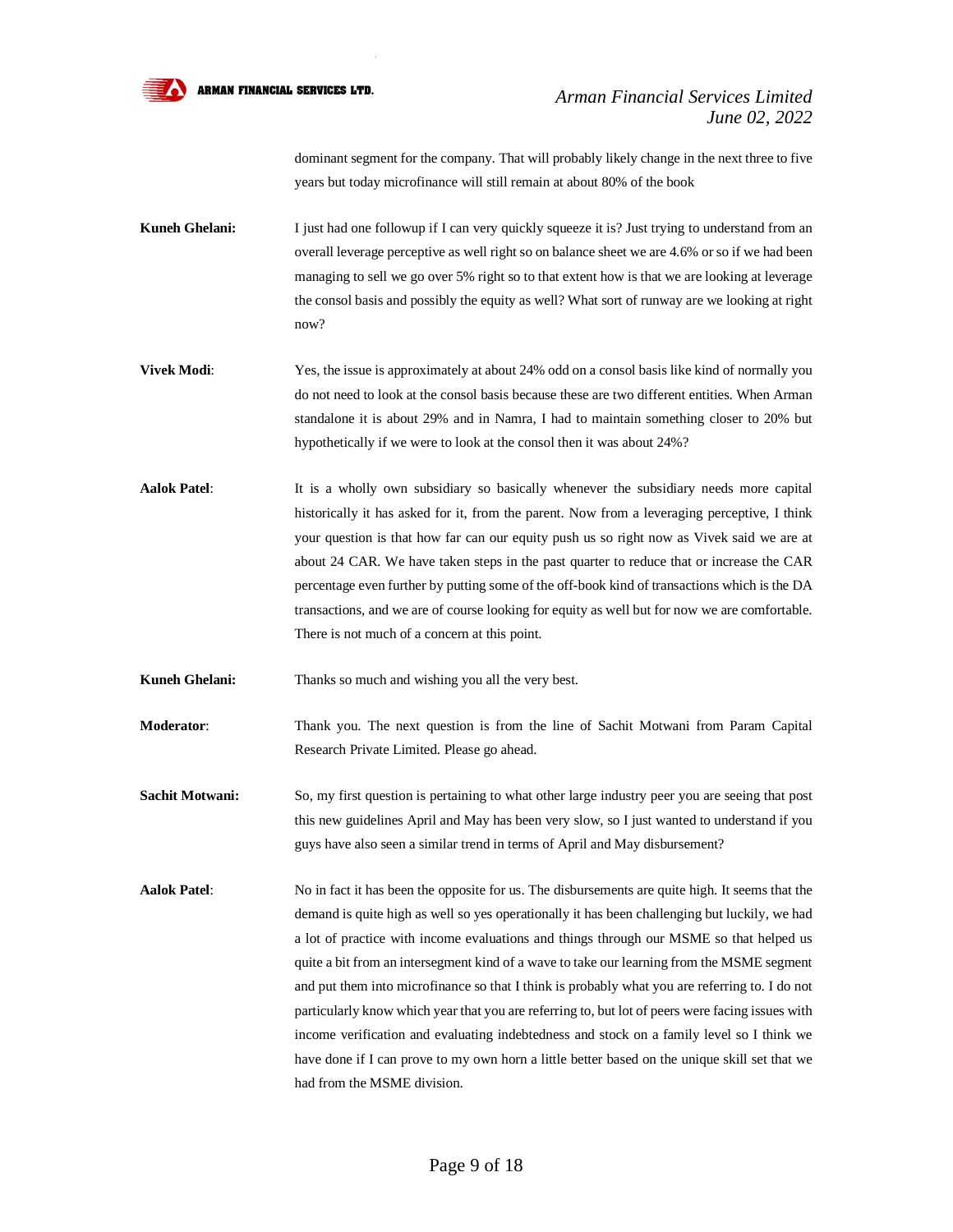

# *Arman Financial Services Limited June 02, 2022*

- **Vivek Modi:** Further if I can add I think within microfinance we also started something which is called the individual business loans which were individual loans so that is still in pilot phase but since it was set into almost 70 branches at one go in pilot phase itself though very small book there about 2% only, but still that kind of prepared us in income assessment in Namra itself at each of the branch level.
- **Aalok Patel**: Idea was a product that we had started doing in microfinance to graduate the customers into an individual loan with the cashless repayment methodology and higher underwriting so that is basically what Vivek was referring to.
- **Sachit Motwani:** Got it, but your MSME would also be on similar lines right with a slightly higher ticket size?

**Aalok Patel**: Yes correct.

- **Sachit Motwani:** The other question was on the securitization that you have done so now that the gain is booked at Rs.5.8 Crores is there any future credit loss or any guarantee that Namra had to give or any collateral or FLDG?
- **Aalok Patel**: By definition the DA transaction cannot have any recourse, so there cannot be any guarantee or any cash collateral or anything of that sort. Otherwise, it would not be considered as a direct assignment transaction, but Vivek can add here something.
- **Vivek Modi:** So ideally what is happening is as per the definition under Ind-As but true sales where there is no recourse on the percentage of the cash flow which are assigned there cannot be any additional security in the nature of FLDG or any enhancement structures so to that extent there is no additional provisioning requirement on those assets. Something similar to that are being done through PDC transactions which remain on books only because overall the credit enhancement is about 10% to 15% or 20% at times so those are anyway on balance sheet and are covered under the provisioning that required for the entire asset class.
- **Sachit Motwani:** Got it and after this Rs.100 Crores securitization that is done in the Q4 are you looking at more such deals coming in the coming financial year?
- **Aalok Patel**: Yes absolutely. It is kind of a win, win situation because the rates are also quite competitive on DA transactions number one and number two it helps with this ER ratio as I mentioned earlier because the asset is completely removed from our balance sheet so yes, I think given that there is enough market interest we are open to doing more such transactions in the future.
- **Sachit Motwani:** Got it and even without the securitization income if I look at your cost to income it works out to be 40% so obviously you are targeting some branch opening and all of that but the scale at you can we expect this to further moderate down the cost to income ratios?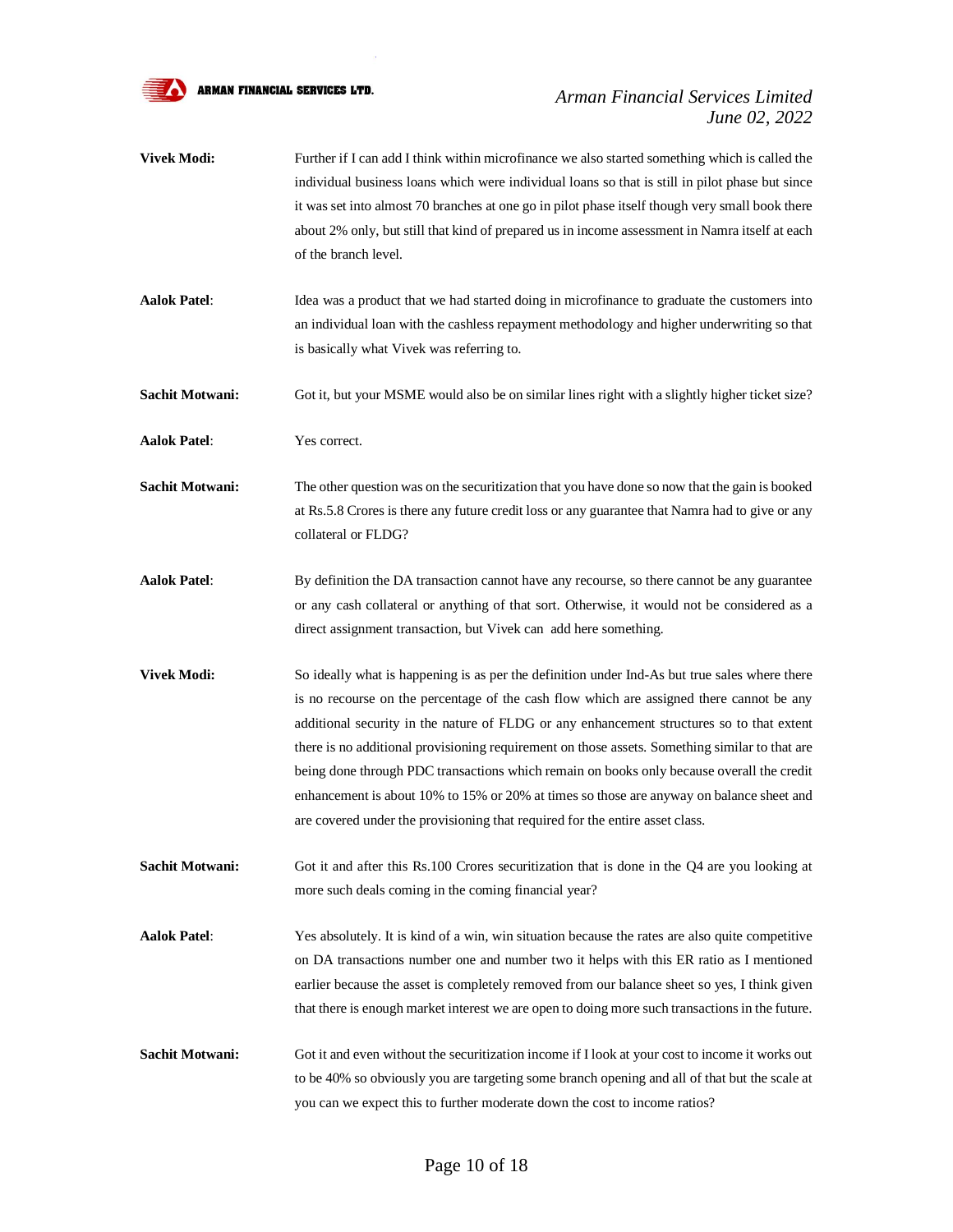

# *Arman Financial Services Limited June 02, 2022*

- **Aalok Patel**: I think for sure now that we are charging higher interest rates and the operating cost will not increase to a large extent. It will take a few quarters probably because all the stuff that we have created in prior quarters was at lower interest rate so the weighted average interest rate will take some time to catch up to the current charging levels, but yes there is definitely a lot of scope for improvement with the new RBI rules.
- **Sachit Motwani:** Got it and Sir another was even without the DA transaction our other income was a bit higher this quarter so any particular reason for that? You had Rs.9.2 Crores of which securitization was Rs.5.8 Crores so remaining what was the reason for the remaining other income? Was it that higher liquidity that you were sitting on of Rs.160 odd Crores?
- **Aalok Patel**: You kind of answered it for us. Basically, it has been that the liquidity has been generally high and that is about it has resulted.
- **Sachit Motwani:** So, going forward what liquidity would you be comfortable on the balance sheet?
- **Aalok Patel**: It will be as much as possible really because we have pretty descent growth targets. Ideally speaking I would like at least one month's worth of disbursements as liquidity. It has not been always the case for the past couple of months. The Q1 is always light in terms of lenders, but yes, I think it is just nice to have the liquidity available and there have been so many incidences in the last four to five years demon and DHFL kind of crisis and COVID and stuff. There is that external equity has daily helped us, so it does come at a cost of negative carry, but I think it is well worth it to have it, so we really want to work in just in time kind of a system. What has really helped us in the past is having large CC limits, but we are in a sort of a minority where NBFCs are concerned. Most NBFCs did not have very large CC limits. Most of the funding was done through term loan kind of structures, but the debt portfolio increases more and more the CC limits become less and less meaningful from a percentage basis for us also. Negative carry will continue to impact us from a P&L standpoint in the future.
- **Sachit Motwani:** And lastly on the two wheeler side though it has become like below 4% of your AUM and it as good and meaningless at this point of time but you were at Rs.100 Crores plus AUM in this two wheeler book so I just wanted to get your long term thoughts on this like are we looking at scaling this up to a Rs.200 Crores to Rs.300 Crores AUM at some point of time?
- **Aalok Patel**: So right now, the market conditions are such that it is kind of on ice at the moment. As the conditions improve, we will make a call whether we want to kind of reenter this segment even on a substantial level or not. We are doing two-wheelers which is generating pretty good decent gain and that is essentially a tag on product for our MSME books, so it does not require a whole another operation to do it. Lot of it is being done through our MSME branches. I do not know. I am little bullish on the EV side. It is little too early to start it but definitely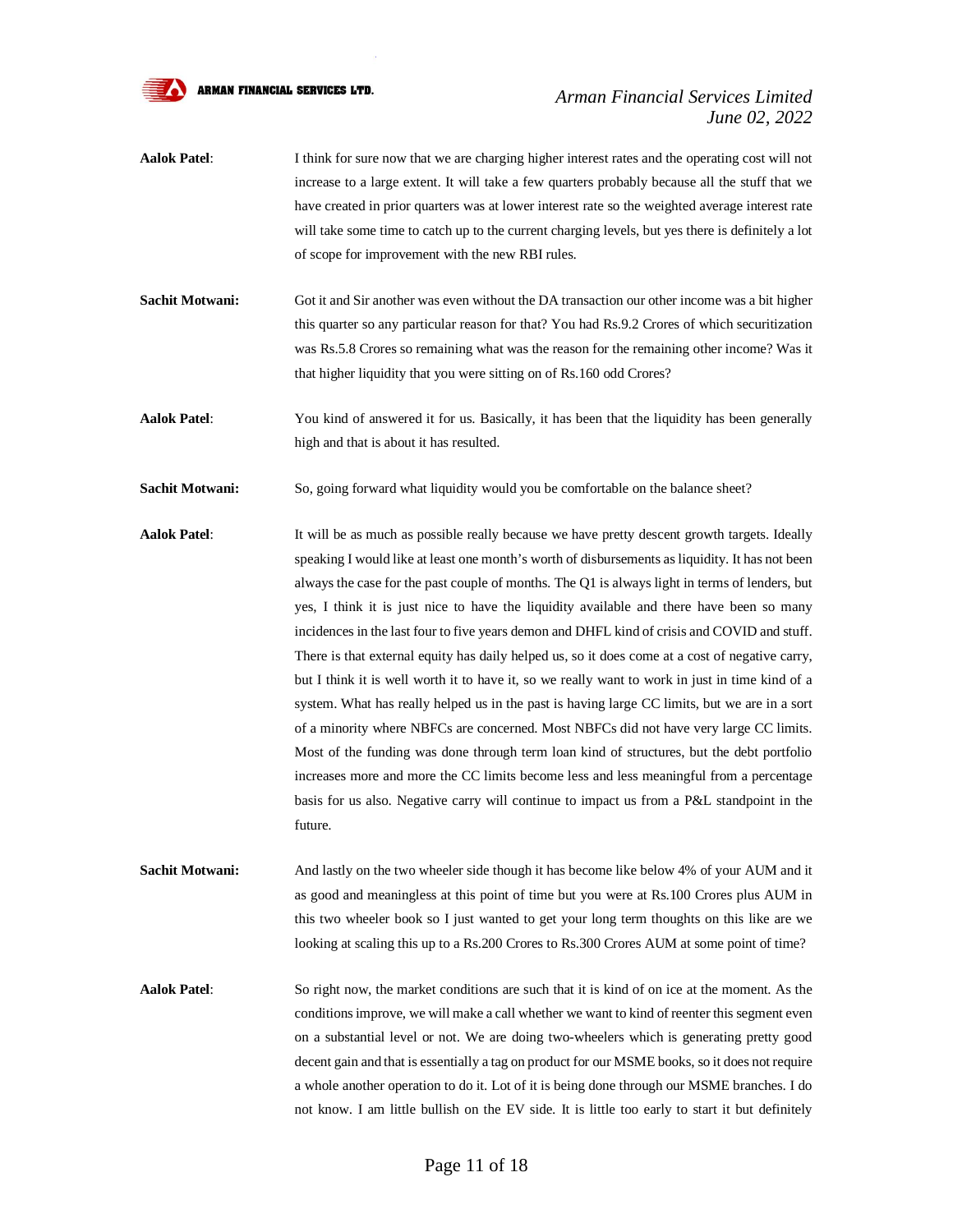

something to consider down the road and let us see. I think two-wheeler has been our bread and butter for a long, long time through very rough or when we were much, much smaller than we are today so also there is a bit of a sentimental attachment to it as well but of course sentiments have no place in running a business but still we do not want to completely shutter the door. We want to keep some door open where we can get into it in the future.

**Sachit Motwani:** Got it. I have some more questions, but I will come back in the queue.

**Moderator**: Thank you. The next question is from the line of Yash Mehta from Steinberg Asset Management. Please go ahead.

Yash Mehta: Thanks for the opportunity. On your MSME business we have seen obviously in a couple of quarters there were elevated slippages? That has obviously normalized to the current levels let us around 8% or so of the NPA? How do you see let us say traction on this business and any guidance that you would like to give on the scale up of your?

**Aalok Patel**: Scale up which segment are you talking of? What are we talking of.

Yash Mehta: MSME.

**Aalok Patel**: No, we are trying to scale up. It takes kind of a unique customer, so it is not as simple I want to say microfinance is simpler, but it takes a specific kind of a customer and a specific occupation to do a MSME kind of a loan. Of course, the margins that we enjoy in MSME are far superior as well so there are no complaints there but yes it is very difficult to grow the MSME book at microfinance levels of 50% to 60% a year. Still, we are managing to grow at about 35% to 40% on a year-on-year basis and I think you should see that continuing for the years to come.

Yash Mehta: So, let us say obviously on our current base of the MFI business that we have what share of customers would you say actually qualify for some of these MSME loans? They must have had some credit history with you, and you would like to kind of upgrade them to becoming MSME customers, right?

**Aalok Patel**: No these are not upgraded customers. These are completely different segments so we don't' approach MSME like lot of our peers do that. You have been with us for four to five years and here is the higher ticket size loan and enjoy so it is not like that. We are trying to target to customers who are one step above the microfinance customer's right so these could be male customers. For example, microfinance is purely concentrating on GLG female customers. It could be male customers and their businesses would be at sort of a higher level than a simple like a household income generating activity like a tailoring machine or buying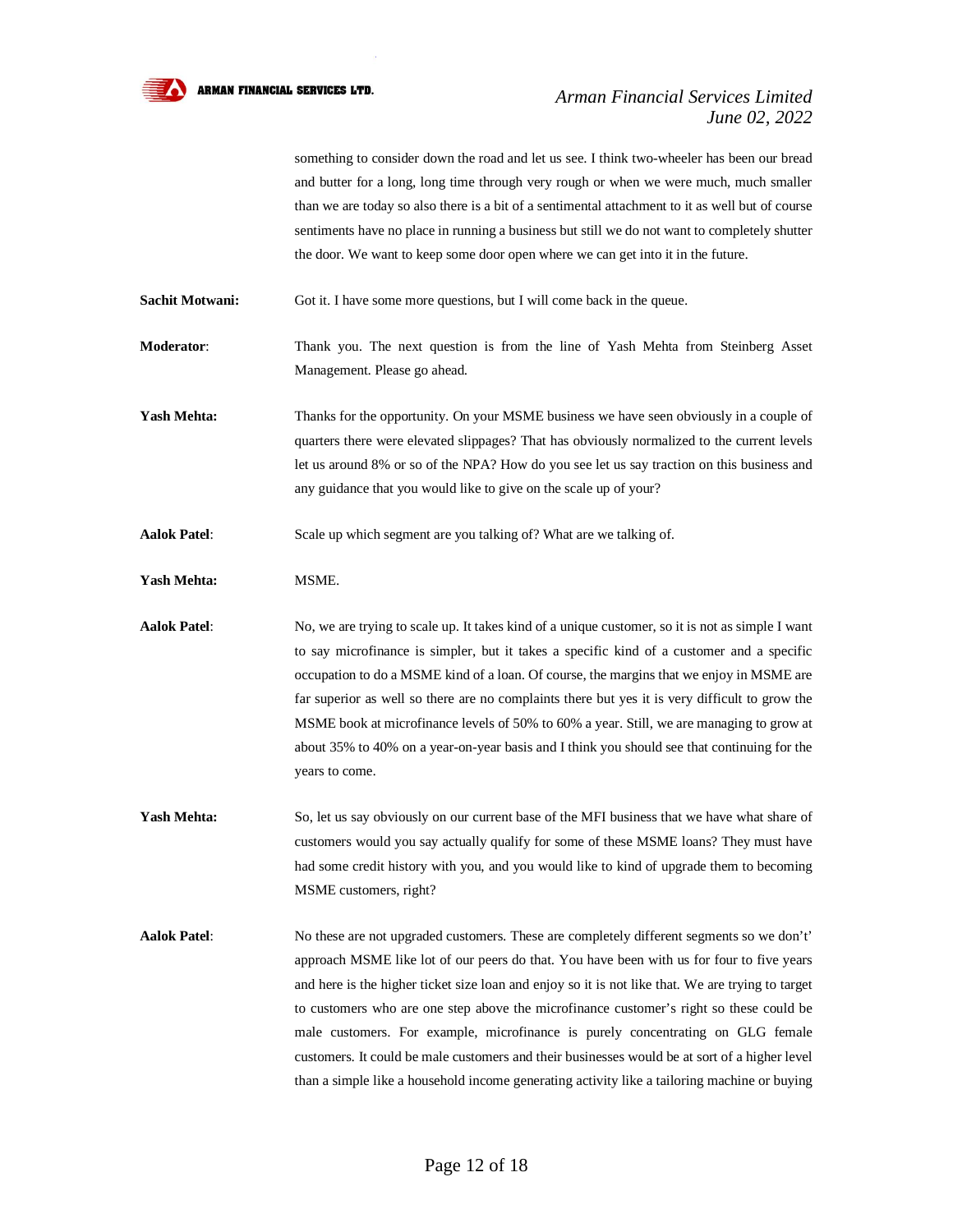

# *Arman Financial Services Limited June 02, 2022*

one cattle or something to sell milk so it would be at a higher level and so we are not relying on our microfinance customers to do our MSME book.

- Yash Mehta: Sir can you give some broad used cases for which you have been giving MSME like in terms of let us say your buy of the mix?
- Aalok Patel: It could be 'kirana store'. It could be scrap dealers. It could be people involved in the spice trade. It could be people who supply textilers who do embroidery job work and even if they are dairy then the larger cattle in the dairy side so preferably, I think one thing is that the MSME in Arman are completely different branches and segregated areas and they do not kind of generally overlap with the other geography except for a few branches here and there but generally these are absolutely different geographies and these are absolutely different dedicated branches for MSME and microfinance.
- Yash Mehta: Understood and my last question is let us say we have seen our yields now obviously currently at 22%? They are going to 24% to 26% and that range incrementally. Then the question is would you go deeper in terms of let us say a customer that you have not approached before because now you, ability to prize that customer also is much better? We do not have a particular customer segment earlier at a certain yield level.
- Aalok Patel: Yes, so geographically we are definitely evaluating so let us put it that way so not on an individual customer level but there were certain geographies that we were more riskier than others or certain geographies that came at a higher operating cost than others so we would be looking at those for sure.

Yash Mehta: Alright that is all from my side. Thank you very much.

- **Moderator**: Thank you. The next question is from the line of Amit Mantri from 2Point2 Capital. Please go ahead.
- Amit Mantri: Aalok sorry I got disconnected earlier. Just again on the same question just a bit more understanding so as of now in the new regime so you had mentioned that one you are doing region specific pricing of inters straights is that the only criteria right now or there are other factors also that determine the interest rates be it safe? With cycle the borrower is or anything else?
- **Aalok Patel**: Yes, so there are numerous ways to divide it up. One is by ticket size. One is by geographies. The plan is to add a level of sophistication on the interest side. Of course, competition would also play a factor into the equation but right now we are just doing it on geography because this is lot to concentrate on.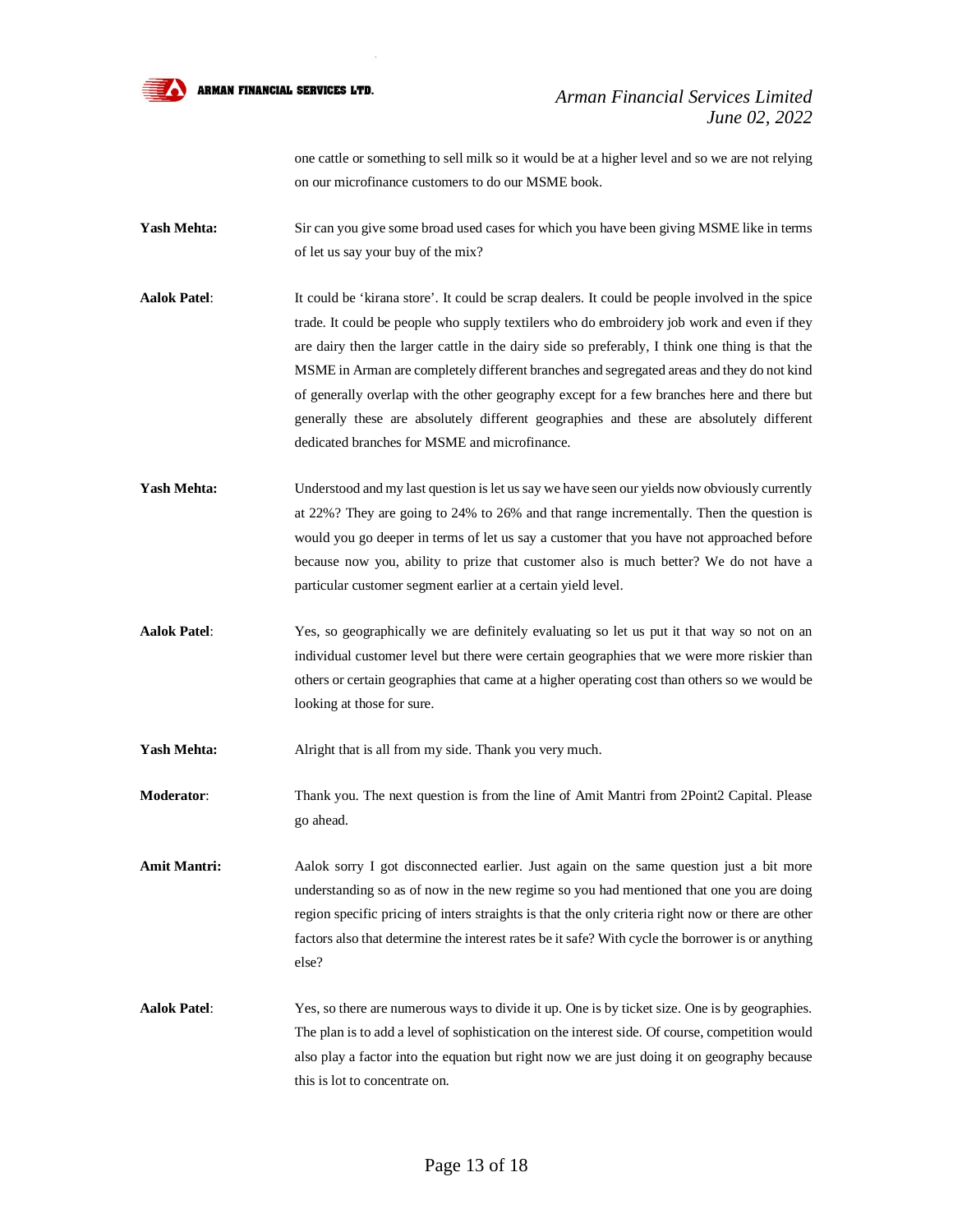

# *Arman Financial Services Limited June 02, 2022*

- **Vivek Modi:** Aalok if I can add. Geography plus ticket size. Now ticket size is Amit a function of cycle also so as you give larger ticket sizes you are basically going to the same customer, that customer will be third or fourth cycle upwards.
- **Aalok Patel:** But it comes at higher risk.
- **Vivek Modi:** Higher risk so to that extent it might sound counter reductive but as we kind of always said generally speaking the unsecured loan borrower is interested agnostic. It does not mean that we charge them anything that way but generally if a customer in the third or fourth cycle was limited to Rs.40,000 and now we have kind of increased it to Rs.50,000 and Rs.60,000 so the timely delivery of credit and the higher ticket size, there is the room for better margin there.
- Amit Mantri: Sure, understood so ticket size increase basically that?
- **Aalok Patel**: In terms of criteria that it can use while one is of course ethics that we should really take advantage of a situation and so the board has set a hard limit on what that you cannot cross a certain interest rates but other than that there is demand and affordability and competition and operating cost and risk premiums and tenure also you can do a size, role cycle, gauge of the branch that as the number of customers increases your operating cost in the branch increases so you an price it according to that. There is also a credit cost and profit margins and what peers are charging so there are numerous possibilities for pricing. Lot of it that elevate as time goes on.
- Amit Mantri: Sure, understood and currently there are Rs.65 Crores of provisions on the book so can you give a breakup of that how much of it is say standard provisioning and how much of it is NPA related and how much if there is anything apart from that of the Rs.65 Crores?
- **Vivek Modi:** Just to give a breakup between Arman and Namra it is about Rs.47 Crores for the microfinance book and the balance Rs.18 Crores is on the Arman book for the two-wheeler and MSME book. In terms of, I think Rs.18 Crores is on standard assets. NPA is about Rs.30 Crores. The overall NPA as far as the Namra book is concerned is approximately, we have provisions of Rs.28 Crores for the NPA specific provision and as far as Arman is concerned, we just had about Rs.13 Crores as NPA provisions so overall about Rs.48 Crores out of that Rs.65 Crores is the NPA provisions.
- **Amit Mantri:** Rs.48 Crores is NPA provision and the rest Rs.17 Crores would be standard asset is it?
- **Aalok Patel**: Yes, standard asset provisions. That would be correct.
- **Moderator**: Thank you. Moving on to the next question. The next question is from the line of Savi from 2Point2 Capital. Please go ahead.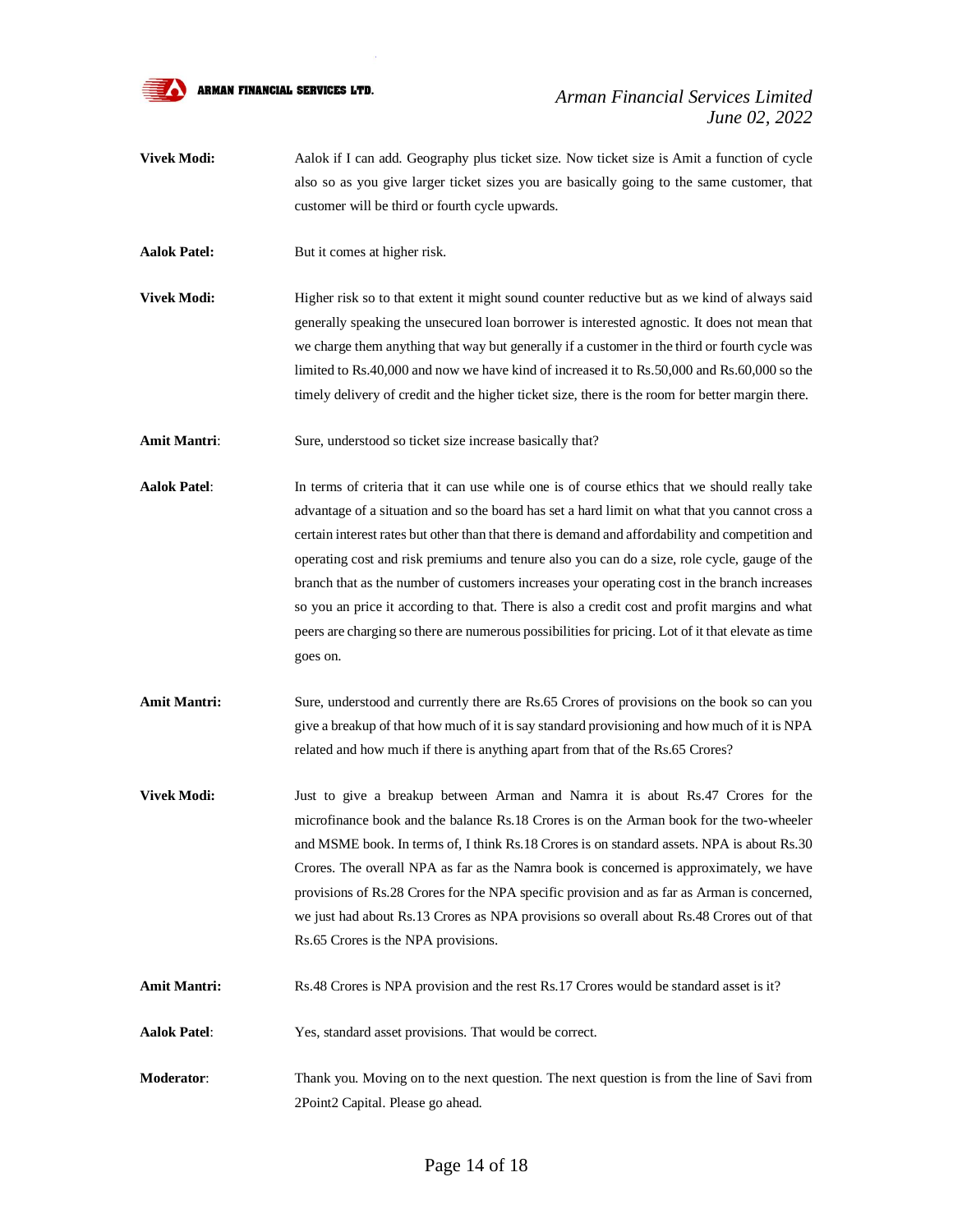

**Savi:** Sir I think again Amit was lost, but from this the standard provision has not been netted off right? It is the net debt of the net NPA will go zero, right?

**Vivek Modi:** No. The standard NPA provision, see the gross NPAs for let us say just speak for a minute about Namra. In Namra, the microfinance the gross NPA is Rs.34.5 Crores and even that Rs.34 Crores there is a Rs.28 Crores NPA provision so the net NPA will turn out to be 34 minus 28 which is about let us say Rs.6 Crores right so that is the net NPA there and similarly for Arman the gross NPAs on Arman that we would have, to give you a segment wise breakdown, the gross NPA numbers for two-wheeler is Rs.3.17 Crores against which we have a provision of 2.23 Crores of specific NPA provision so my net NPA is just 0.94 Crores in two-wheeler segment, in MSME our gross NPA is 12.89 against which we have a provision of 10.67 Crores giving a net NPA of 2.2 Crores, so in Arman the net NPA is about 3.15 Crores which means about 1.79% and in Namra microfinance side it will turn out to be less than 0.6%.

**Savi:** But against these if you also look up the standard provisioning then.

**Vivek Modi:** Okay so what you are saying is in terms of provision coverage that is one way of looking at it. So, if you look at it that way probably the overall provision for micro finance both would be much bigger, it may be about 130% and Arman turns out to be almost 150% but again more specifically, I think.

**Aalok Patel**: We have 100% provision of NPA interest also. The ECL has really kind of confused matters on what is standard and what is not because there is the RBI method of calculating. There is ECL process of calculating and you have to kind of take whatever is high which in our case is always the ECL, so I know where you are coming from the typically speaking pre-Ind-As we reported standard assets separate then NTA provisioning separate. Now it is just kind of one big blended number.

**Vivek Modi:** Again just to further clarify what happens is generally we have seen the practice PH ration now typically when you are doing an expected loss calculation then I think generally speaking it is a good ration to just show but it probably does not really mean to much because I require provisions against standard assets as well and against the NPA assets there has to be a specific provision so I think the specific coverage is rather more important so my NPA gross asset have a coverage of roughly 80 plus percent that is to our understanding a more important think to be prepared for because if my NPA asset are let us say 50 Crores and against that 50 Crores my NPA specific provisions on the specific asset itself is 40 plus Crores which is almost like 81 % to 82% rather more definitive way of gauging loses rather than saying that against the 50 Crores of NPA I have a provision cover of 65 Crores which is 130%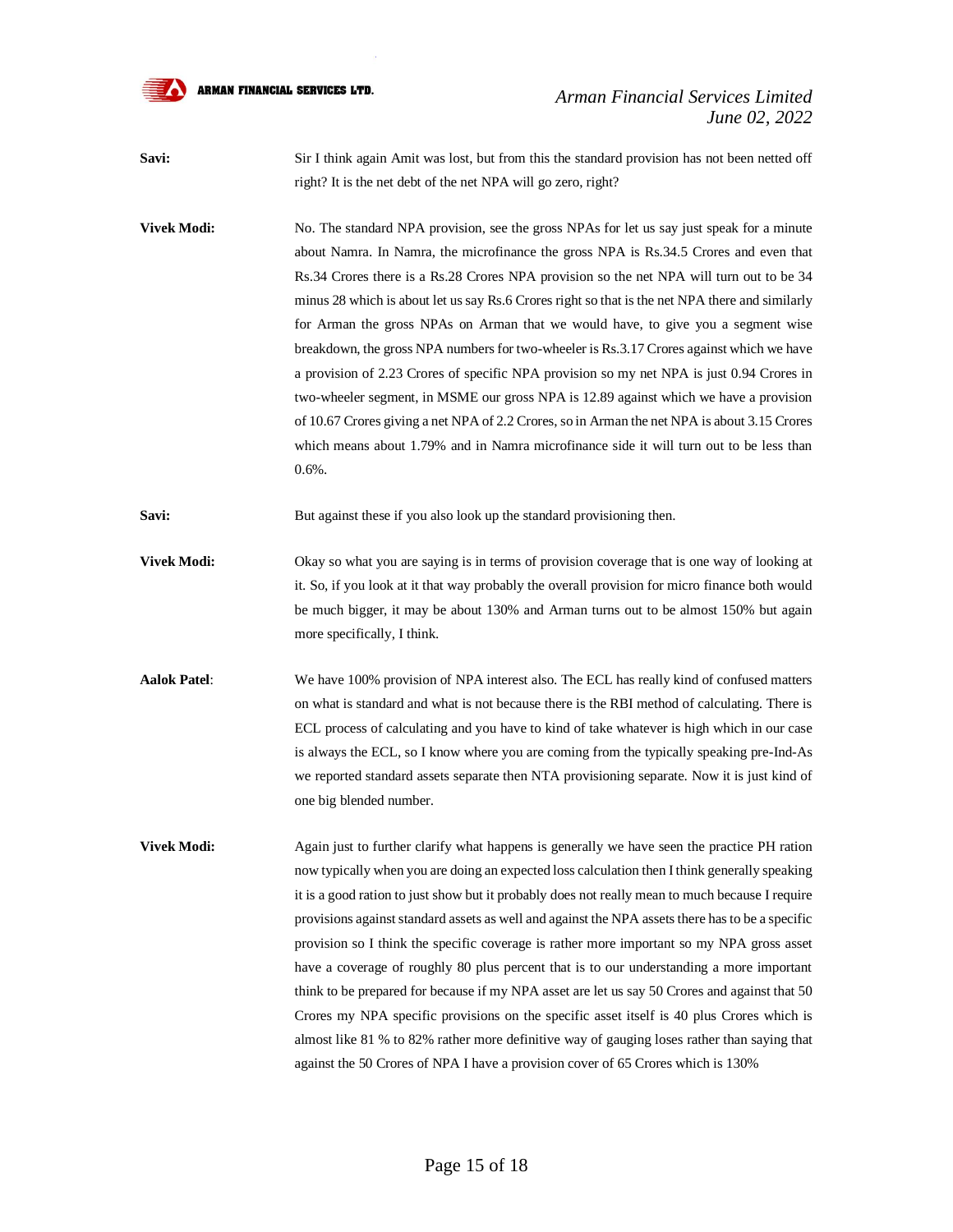

# *Arman Financial Services Limited June 02, 2022*

**Savi:** Got it so this quarter what was the reason for increasing provisions was it to increase the coverage ratio on the NPA. I mean collections are pretty good so what was the reason I mean Q-o-Q also there has not been a decline.

- **Vivek Modi:** It is all the past stuff first wave, second wave all of that stuff. We just have to clean up. I mean something which is like pre COVID and still not a NPA bucket but is in 30 to 60 day bucket or what we call as a stage 2 asset will continue to have a higher coverage provisioning requirement because what is also happening honestly is that lot of these are moratorium interest as well so lot of the microfinance customers when they took the original moratorium or we gave it to them there was an interest that was accrued during the moratorium period, however you know now it is disputed lot of customers who could not understand moratorium interest I think most people did not before this before COVID crisis came so they say that we have paid as per the regular schedule and what is this extra money that you are asking so lot of clean up exercises well where there would be couple of thousand rupees spending per customer and that was disputed and the cost or recovering that small amount was far exceeding anything the cost would exceed any recovery effort that we would make so the option was to just essentially write it off or provide for it.
- **Savi:** So, in this year in FY2023 will we have a normalized credit cost which is near to the pre COVID level.
- **Aalok Patel:** I do not think they are really going to go back to pre COVID level this is my humble pessimistic opinion. The days of 1% credit cost in micro finance are behind us. They were behind us even before COVID. I think the loan losses you will have to expect it at slightly higher number. I do not want to give you any number. I am not going to say it is going to be 5% or anything ridiculously large like that but definitely it is going to be higher than 1% maybe slightly less than 2% even on an ongoing basis that is the weightage but thankfully with the new RBI regulation I can pass that on, so it is not going to impact me too much.
- **Savi:** But anything specific to the COVID waves, all of that has been cleaned up in this quarter now nothing extra left there.
- **Aalok Patel:** By far and large it has been cleaned up plus provided for so the reason why I say by far and large is that we would not know completely until August of this year because you will still get into those interest disputes and things like that towards the end of the loans so by far and large this is behind us.
- **Savi**: Another outlook for growth can you give a number for FY2023?
- **Aalok Patel:** Unfortunately, we are not giving it, but we are expecting a pretty good year. We are used to growing at 40% to 50% so at least that much.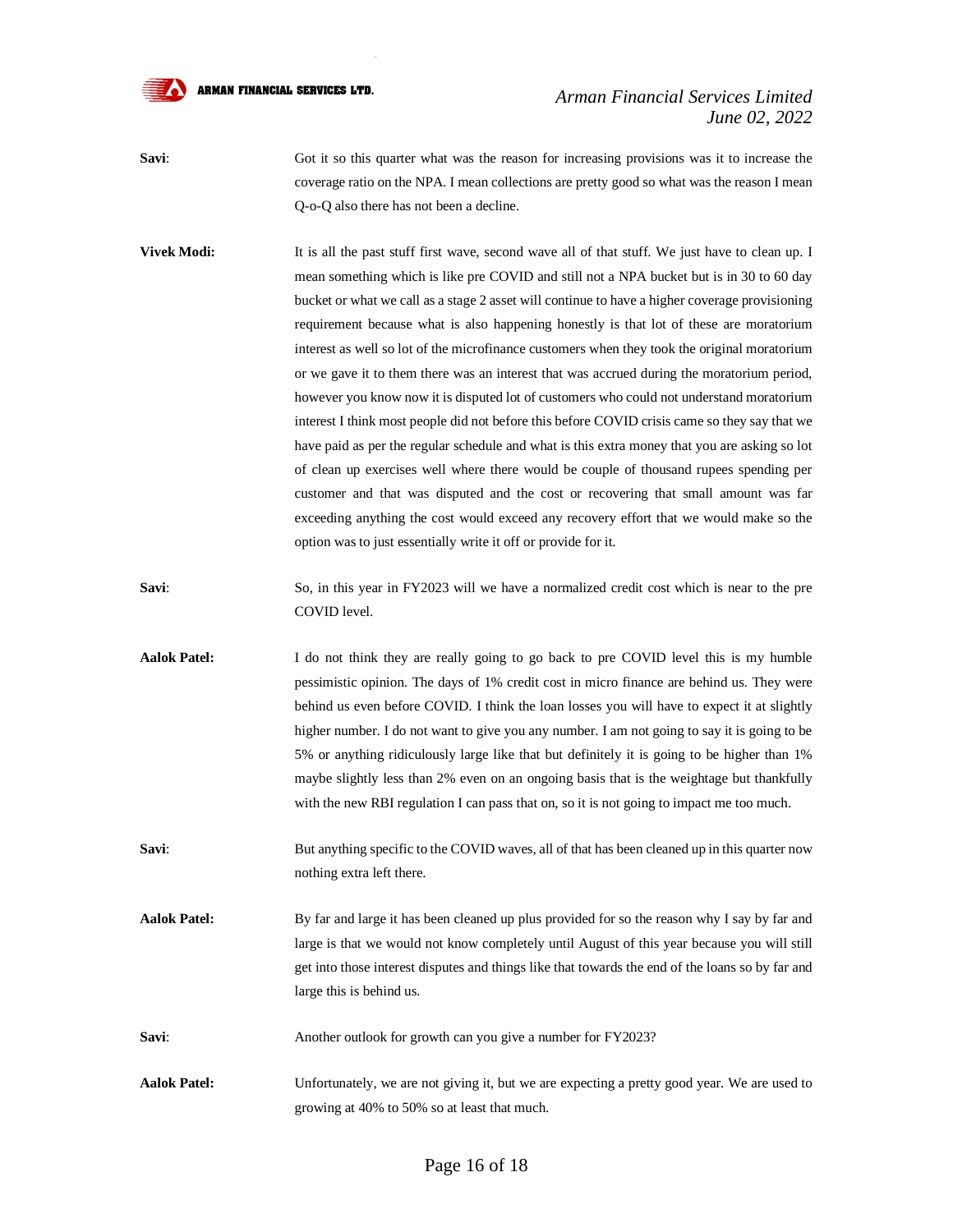

- **Savi:** But that would lead to significant increase in leverage unless you do direct assignment traction so what is your thought on it. Are you comfortable with the given higher leverage from here on?
- **Aalok Patel:** So, we are evaluating different options, one obviously is raising more capital second is more DA transactions, third is tier 2 kind of structures but if we can raise further equity nothing like it.

**Savi:** It may also affect your credit rating if you continue to increase the leverage.

Aalok Patel: So, we will never go beyond like 18% CAR or anything like that.

**Question:** And last question is on your diversification so there is some significant progress there and now MP is almost equal to Gujarat and UP is even larger than Gujarat so I mean it looks like a conscious decision for you to diversify across states but what is the implication in terms of cost to income and asset quality and what is your experience in the newer state in terms of asset quality how are you looking at that.

- **Vivek Modi:** So geographically yes it is a conscious decision to kind of de-risk ourselves in our existing geographies of let us say Gujarat and MP that we had been historically present slowly but surely we have moved into new geographies including UP, Haryana. Rajasthan. UP definitely is a large state and we have seen over the last five years that we have been there generally a good.
- **Aalok Patel:** Touch wood UP has performed extremely well during COVID probably if you discount the newer states that we opened probably it has been the best performing state the worst has been Maharashtra, so the plan is to not open for branches there at least for the time being and Madhya Pradesh after that with specific districts Jabalpur and areas like that but rest of the other states have performed well. I would say between Madhya Pradesh and Maharashtra there should be over 2/3 of our credit cost so largely what we are trying to do is what we have been already seeing these two situations where each of the state kind of represents less than 25% and then slowly represent less than 20%.
- **Savi:** And in terms of hiring, you have been hiring a lot of people in the junior people or are you also looking to hire people at the senior level now that you have become large.
- **Aalok Patel:** I mean we get junior, senior and middle level all the way, so I think we just hired a chief risk office as well, so he comes with 30 to 40 years of experience in the banking and NBFC, so we hired a good IT person as well at a higher level on the software side, hardware we already had so at all layers we are hiring.